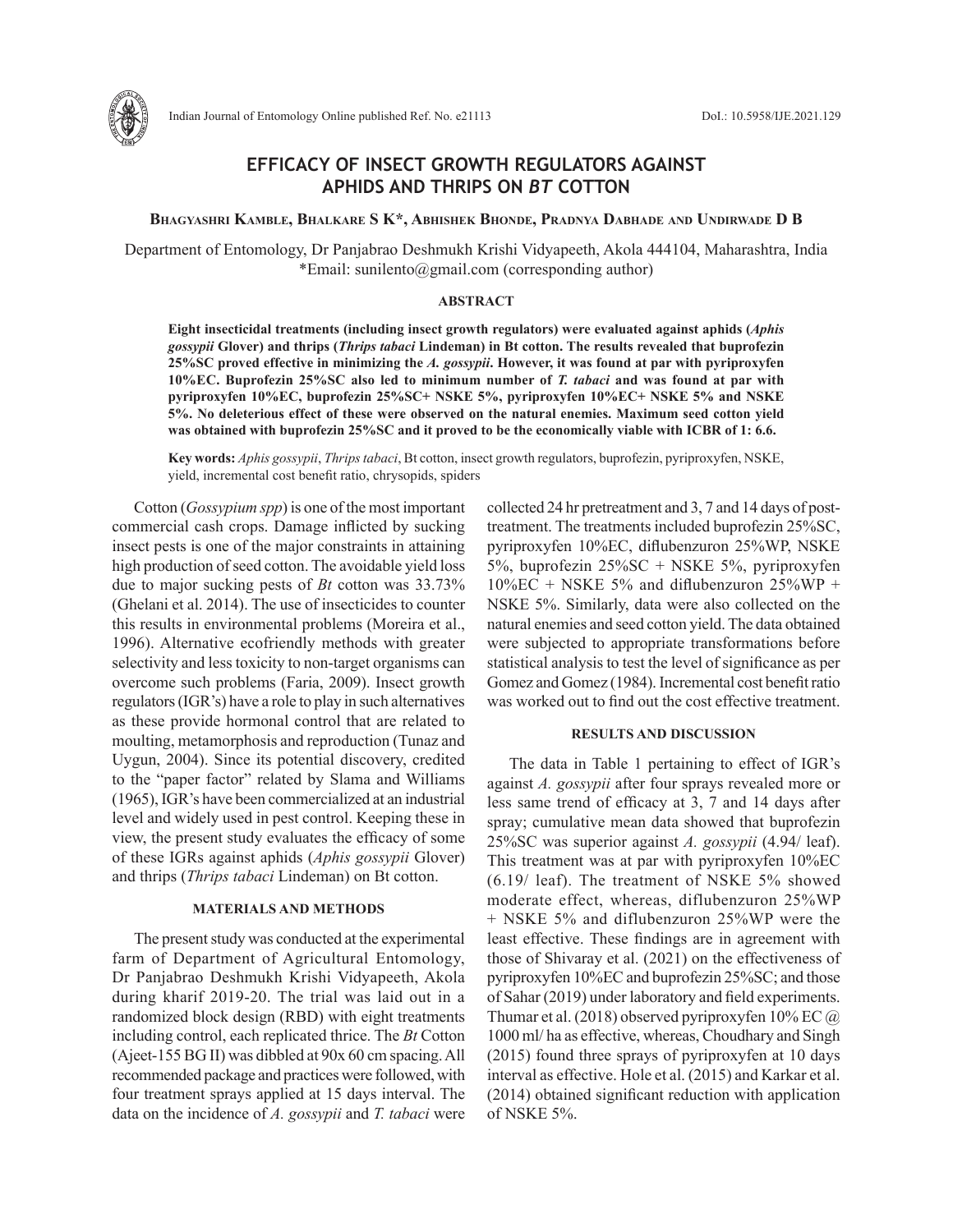| .<br>.<br>.<br>I                        |
|-----------------------------------------|
| י<br>י<br>į<br>ı                        |
|                                         |
|                                         |
| Ę                                       |
| :<br>í<br>l                             |
| ۱<br>ا<br>)<br>$\overline{\phantom{a}}$ |
| ţ<br>$\frac{1}{2}$<br>I<br>ı            |
|                                         |
| $\ddot{\phantom{0}}$<br>ć               |
| ç<br>I<br>l                             |
|                                         |
| J<br>í<br>l                             |

| $\frac{1}{2}$<br>S. | Treatments                                                                                                                                                                                                                                                                                                                                                                   |              |        | No. of aphids/ leaf |               |                       |             |                              | No. of thrips/ leaf |                              |                              |                    | Occurrence of predators                                 |                                                      | Seed   | Value of                  | $\Xi$   | <b>ICBR</b> |
|---------------------|------------------------------------------------------------------------------------------------------------------------------------------------------------------------------------------------------------------------------------------------------------------------------------------------------------------------------------------------------------------------------|--------------|--------|---------------------|---------------|-----------------------|-------------|------------------------------|---------------------|------------------------------|------------------------------|--------------------|---------------------------------------------------------|------------------------------------------------------|--------|---------------------------|---------|-------------|
|                     |                                                                                                                                                                                                                                                                                                                                                                              |              |        |                     |               |                       |             |                              |                     |                              |                              |                    | No/plant                                                |                                                      | cotton | increased                 | gain    |             |
|                     |                                                                                                                                                                                                                                                                                                                                                                              |              |        | $\frac{3}{DAS}$ DAS | $\frac{14}{}$ | Mean                  | $rac{1}{2}$ | 3<br>DAS                     | $\frac{7}{1}$       | $\frac{14}{}$                | Mean                         | LLB                | Chrysopid                                               | Spiders                                              | yield  | yield                     | over    |             |
|                     |                                                                                                                                                                                                                                                                                                                                                                              | DBS          |        |                     |               |                       |             |                              |                     |                              |                              |                    |                                                         |                                                      | (q/ha) | Rs./ha<br>control<br>over | control |             |
|                     | Buprofezin 25%S                                                                                                                                                                                                                                                                                                                                                              | 12.59        | 3.52   | 4.27                | 7.03          | 4.94                  | 7.79        | 4.82                         |                     | 4.79                         | 4.60                         | 1.17               | 1.00                                                    | 1.29                                                 | 13.40  | 34540                     | 29972   | 1:6.6       |
|                     | $(0.05\%)\ @$ 1000<br>ml/ha                                                                                                                                                                                                                                                                                                                                                  | (3.54)       | (1.78) | (1.93)              | (2.39)        | (2.03)                | (2.79)      | (2.18)                       | $4.17$<br>(2.02)    | (2.17)                       | (2.12)                       | (1.12)             | (0.99)                                                  | (1.13)                                               |        |                           |         |             |
| $\sim$              | Pyriproxyfen                                                                                                                                                                                                                                                                                                                                                                 | 12.25        | 5.73   | 5.03                | 7.81          | 6.19                  | 8.27        | 5.87                         | 4.99                | 5.45                         | 5.44                         | 1.12               | 0.95                                                    |                                                      | 12.39  | 28985                     | 21745   | 1:3.0       |
|                     | $10\%$ EC $(0.02\%)$ @                                                                                                                                                                                                                                                                                                                                                       | (3.50)       | (2.30) | (2.14)              | (2.59)        | (2.34)                | (2.87)      | (2.40)                       | (2.20)              | (2.32)                       | (2.31)                       | (1.09)             | (0.97)                                                  | $1.24$<br>(1.12)                                     |        |                           |         |             |
|                     | 1000 ml/ha                                                                                                                                                                                                                                                                                                                                                                   |              |        |                     |               |                       |             |                              |                     |                              |                              |                    |                                                         |                                                      |        |                           |         |             |
| $\sim$              | Diflubenzuron                                                                                                                                                                                                                                                                                                                                                                | 21.78        | 10.56  | 10.98               | 12.93         | 11.49                 | 9.29        | 8.83                         | 9.57                | 9.88                         | 9.43                         | 1.02               | 0.83                                                    | 1.11                                                 | 9.77   | 19690                     | 12394   | 1:1.7       |
|                     | 25%WP (0.015%)                                                                                                                                                                                                                                                                                                                                                               | (4.66)       | (3.20) | (3.25)              | (3.40)        | (3.28)                | (3.04)      | (2.95)                       | (3.06)              | (3.11)                       | (3.04)                       | (1.06)             | (0.90)                                                  | (1.07)                                               |        |                           |         |             |
|                     | $@300$ g/ha                                                                                                                                                                                                                                                                                                                                                                  |              |        |                     |               |                       |             |                              |                     |                              |                              |                    |                                                         |                                                      |        |                           |         |             |
| 4                   | NSKE 5% @ 25                                                                                                                                                                                                                                                                                                                                                                 | 13.63        | 8.30   | $7.00\,$            | 9.35          | 8.22                  | 8.11        |                              | $6.04$              |                              |                              | 1.35               | 1.42                                                    | 1.45                                                 | 11.09  | 14575                     | 11535   | 1:3.8       |
|                     | kg/ha                                                                                                                                                                                                                                                                                                                                                                        | (3.69)       | (2.83) |                     | (2.93)        | (2.78)                | (2.84)      | $6.46$<br>$(2.52)$<br>$5.66$ | $(2.45)$<br>5.06    | $6.56$<br>$(2.55)$<br>$5.77$ | $6.35$<br>$(2.51)$<br>$5.50$ |                    |                                                         |                                                      |        |                           |         |             |
| n                   | Buprofezin 25%SC                                                                                                                                                                                                                                                                                                                                                             | 13.78        | 6.64   | $(2.58)$<br>5.34    | 8.36          | 6.78                  | 6.97        |                              |                     |                              |                              | $(1.25)$<br>$1.32$ |                                                         |                                                      | 11.79  | 25685                     | 20117   | 1:3.6       |
|                     | $(0.05\%)+(NSKE)$                                                                                                                                                                                                                                                                                                                                                            | (3.71)       | (2.49) | (2.22)              | (2.73)        | (2.48)                | (2.64)      | (2.37)                       | (2.24)              | (2.40)                       | (2.34)                       | (1.21)             | $\begin{array}{c} (1.18) \\ 1.39 \\ (1.17) \end{array}$ | $\begin{pmatrix} 1.20 \\ 1.41 \\ 1.19 \end{pmatrix}$ |        |                           |         |             |
|                     | (5%)                                                                                                                                                                                                                                                                                                                                                                         |              |        |                     |               |                       |             |                              |                     |                              |                              |                    |                                                         |                                                      |        |                           |         |             |
| ٰت                  | Pyriproxyfen 10%                                                                                                                                                                                                                                                                                                                                                             | 13.20        | 8.05   |                     | 8.70          | 7.70                  | 7.86        | 6.09                         | 5.49                | 6.09                         |                              |                    |                                                         |                                                      | 11.37  | 23375                     | 15135   | 1:1.8       |
|                     | $(0.02\%)+$<br>EC                                                                                                                                                                                                                                                                                                                                                            | (3.63)       | (2.77) | $6.35$<br>(2.45)    | (2.79)        | (2.67)                | (2.80)      | (2.46)                       | (2.33)              | (2.45)                       | $5.89$<br>(2.41)             | $1.27$<br>(1.10)   | $1.28$<br>(1.12)                                        | $\frac{1.39}{(1.18)}$                                |        |                           |         |             |
|                     | NSKE (5%)                                                                                                                                                                                                                                                                                                                                                                    |              |        |                     |               |                       |             |                              |                     |                              |                              |                    |                                                         |                                                      |        |                           |         |             |
| L.                  | Diflubenzuron 25%                                                                                                                                                                                                                                                                                                                                                            | 16.85        | 10.99  | 10.50               | 11.42         | 10.97                 | 8.73        | 8.30                         | 8.28                | 8.46                         |                              | 1.19               | 1.14                                                    | 1.34                                                 | 10.70  | 21835                     | 13539   | 1:1.6       |
|                     | $WP(0.015\%)+$                                                                                                                                                                                                                                                                                                                                                               | (4.10)       | (3.25) | (3.18)              | (3.22)        | (3.22)                | (2.95)      | (2.87)                       | (2.85)              | (2.89)                       | $8.35$<br>(2.87)             | (1.09)             | (1.05)                                                  | (1.16)                                               |        |                           |         |             |
|                     | NSKE (5%)                                                                                                                                                                                                                                                                                                                                                                    |              |        |                     |               |                       |             |                              |                     |                              |                              |                    |                                                         |                                                      |        |                           |         |             |
| ∞ं                  | Untreated control                                                                                                                                                                                                                                                                                                                                                            | 12.84        | 14.10  | 14.90               | 14.00         | 14.33                 | 10.23       | 14.89                        | 16.70               | 17.48                        | 16.36                        | 1.48               | 1.59                                                    |                                                      | 7.12   |                           |         | 1:6.6       |
|                     |                                                                                                                                                                                                                                                                                                                                                                              | (3.58)       | (3.68) | (3.75)              | (3.59)        | $\frac{(3.67)}{0.14}$ | (3.20)      | (3.85)                       | (4.08)              | (4.17)                       | (4.03)                       | (1.22)             | (1.25)                                                  | $1.53$<br>(1.24)                                     |        |                           |         |             |
|                     | $\sin(125)$                                                                                                                                                                                                                                                                                                                                                                  | SN           | 0.14   | 0.13                | 0.16          |                       | SN          | 0.13                         | 0.13                | 0.13                         | 0.13                         | 0.05               | 0.07                                                    | 0.04                                                 | 0.56   |                           |         |             |
|                     | $CD (p=0.05)$                                                                                                                                                                                                                                                                                                                                                                | $\mathbf{I}$ | 0.42   | 0.40                | 67.0          | 0.43                  |             | 0.40                         | 0.39                | 0.40                         | 0.40                         |                    |                                                         |                                                      | 1.72   |                           |         |             |
|                     | Figures in parentheses square root transformed values; LLB: lady bird beetle; DAS: day after spraying; DBS: day before spray; No. of sprays-4; Cost of insecticides: Buprofezin 25%SC @ 632/1000 ml;<br>Pyriproxyfen 10%EC @ 1300/ 1000 ml; Diflubenzuron 25%WP @ 1314/ 300 gm; NSKE @ 250/ 25 kg; Labour and sprayer charges =2040 Rs/ ha; price of seed cotton Rs. 5500/ q |              |        |                     |               |                       |             |                              |                     |                              |                              |                    |                                                         |                                                      |        |                           |         |             |